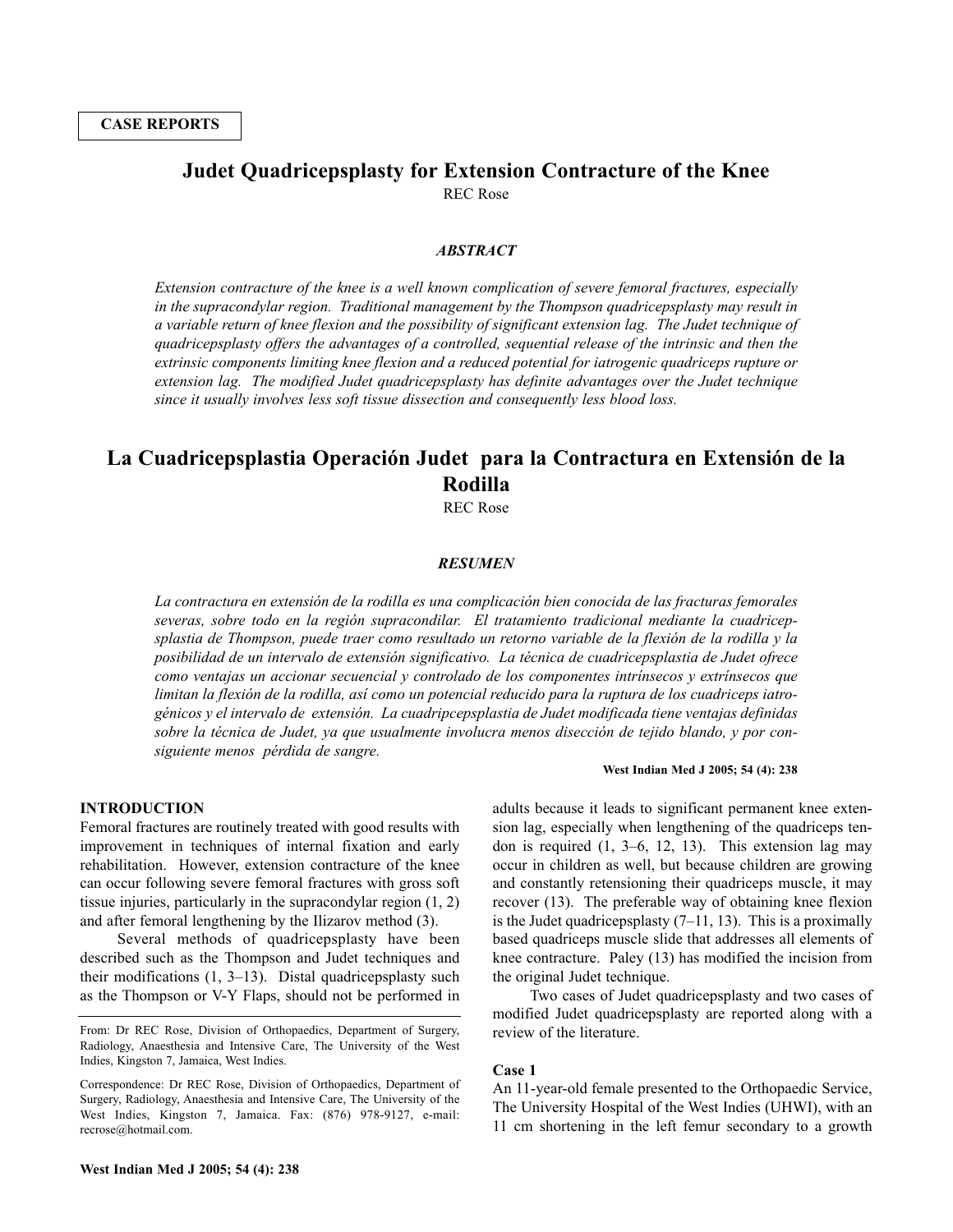plate disturbance of the distal left femur. Limb lengths were equalized by femoral lengthening using the Ilizarov External Fixator. Following removal of the fixator, the left knee was ankylosed in 0° of extension. An intensive programme of physical therapy was implemented for five months without any improvement in knee flexion. A Judet quadriceplasty was then performed.

Under tourniquet control, an S-shaped incision was made along the lateral intermuscular septum line of the distal thigh and curved anteriorly to end parallel to the patellar tendon on the lateral side of the knee. The incision was made through the skin, fascia and muscle with no attempt being made to dissect between the fascia and the skin. This was done to avoid skin necrosis. A lateral parapatellar capsular incision was made and the joint entered. The intra-articular adhesions between the patella and the femoral condyles and between the tibia and the femoral condyles were released. Most of the intra-articular adhesions were released from the lateral side. A medial parapatellar incision was then made to achieve complete release of the medial adhesions. Passive knee flexion at this stage resulted in 45° of flexion. The lateral incision was then extended proximally to the greater trochanter. The tourniquet was removed to allow this part of the operation. The proximal thigh and groin were prepped and draped. The quadriceps muscle was elevated off the femur along the intermuscular septum in an extraperiosteal fashion. At the proximal end, the vastus lateralis fascia was cut transversely to reflect it from the femur. Transverse incisions at multiple levels were then made across the fascia lata and anterior thigh fascia. Care was taken to avoid injury to the subcutaneous tissue. Passive flexion of the knee achieved 70° of flexion.

An inguinal incision of approximately 4 cm was made along the anterior inferior iliac spine. The fascia was cut and the lateral femoral cutaneous nerve was identified and retracted. The interval between the sartorius and the tensor fascia lata muscles was dissected until the anterior inferior iliac spine was reached. The rectus femoris muscle was identified and released before it divided into the direct and indirect heads, allowing the entire muscle to slide distally. Passive knee flexion at this stage achieved 100° of flexion. The lateral incision was closed over a haemovac drain and only the skin and subcutaneous tissue were closed. No attempt was made to close the capsule of the knee.

Post-operative analgesia was achieved *via* an epidural catheter for 48 hours, after which parenteral and oral analgesics were administered. Continuous Passive Motion (CPM) was started in the recovery room and maintained for three weeks. Aggressive physical therapy was started during the first post-operative week and continued for nine months. At six months follow-up, the patient had achieved 90° of flexion but had a 10° extension lag. At nine months followup, there was 90° of active flexion and no extension lag.

## **Case 2**

A 65-year-old female presented with a comminuted Grade III B open fracture of the distal 1/3 of the right femur. There was significant soft tissue injury to the muscles of the anterior distal thigh. The fracture was immobilized with a ring fixator which was extended across the knee for greater stabilization. Allogenic bone graft was used to fill the defect in the distal femoral metaphysis. Following bone union, there was no active or passive knee flexion. Aggressive physiotherapy did not improve knee flexion. A Judet quadricepsplasty, as described in Case 1, was performed. At surgery, 100° of flexion was obtained. Post-operatively, CPM was commenced in the recovery room and maintained for six weeks. Epidural analgesia was administered for one week and this was followed by parenteral and oral analgesics. Following surgery, there was 85° of active flexion with an extension lag of 45°. Intensive physical therapy was maintained for one year. At two-year follow-up, there was 95° of active flexion with no extension lag.

## **Case 3**

A 72-year-old male presented with severe osteoarthritis of the left knee and inability to flex the knee actively. Examination revealed no active or passive knee flexion. A total knee arthroplasty was performed and attempts at passive flexion during closure of the knee, revealed no flexion. The rectus femoris muscle was found to be fibrotic. A modified Judet quadricepsplasty was then performed. Steps 1 and 2 which involved lateral and medial, respectively, parapatellar incisions to allow release of the intra-articular adhesions and elevation of the medial collateral ligament off the tibia, were easily achieved through the incision used for the total knee arthroplasty. After Step 2, passive manipulation achieved 30º of flexion. The third phase involved an inguinal incision approximately 4 cm centred over the anterior inferior iliac spine. The interval between the sartorius and tensor fascia lata muscles was dissected until the anterior inferior iliac spine was visualized. The rectus femoris tendon was identified and transected before it divided into the direct and indirect heads thereby allowing distal slide. Passive manipulation achieved 95º of flexion. Vastus lateralis release was therefore not performed. An intensive rehabilitation programme was maintained for six months. At one year followup, there was 90º of flexion with no extension lag.

## **Case 4**

A 31-year-old female sustained a Grade III Schatzer Type V injury to the left knee, in February 2002, following a road traffic accident.

She presented to the UHWI in August 2002 with severe extension contracture of the knee. An intensive programme of physical therapy was instituted for four months following which flexion was 30°. A modified Judet quadricepsplasty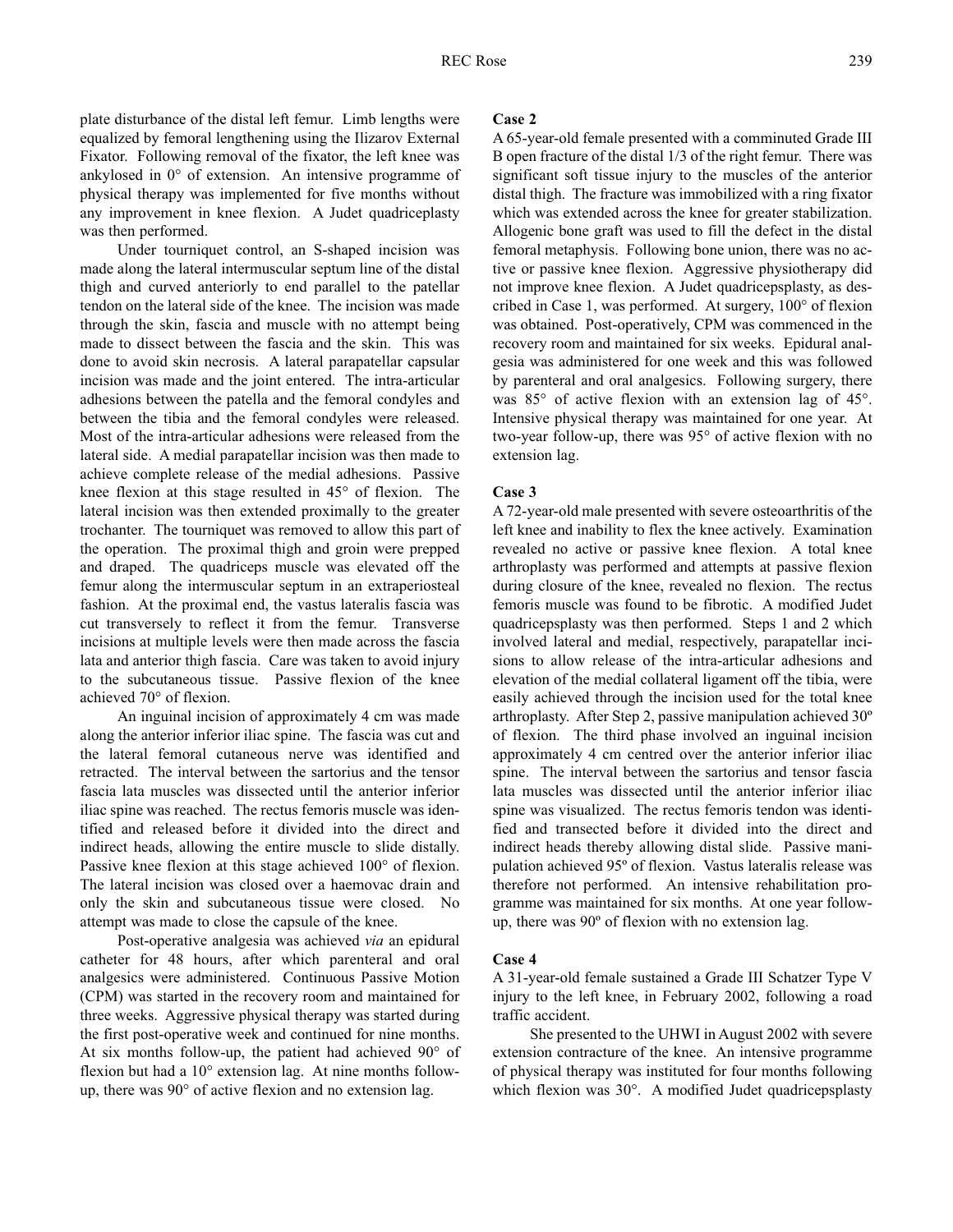was performed in January 2003. Following Step 2, passive manipulation achieved 90° of flexion. Step 3 which involved rectus femoris release was therefore unnecessary. The incisions were closed over a continuous suction drain.

Post-operatively, the knee was immobilized at 90° in a cast for forty-eight hours at which time the drain was removed. Continuous passive motion was then commenced and active assisted exercises were started when the patient was comfortable. Adequate parenteral and oral analgesics were administered post-operatively. The patient was discharged from hospital after three weeks of CPM. Physical therapy was continued for four months. At two months follow-up, there was 90° of flexion without any extension lag. At final follow-up, seven months following surgery, the range of motion remained unchanged.

## **DISCUSSION**

The first description of the pathologic anatomy of knee extension contracture was provided by Bennett (14). The patella was described as the intrinsic component and the quadriceps tendon as the extrinsic component of knee flexion. These two components move in series and anything that anchors one will affect the excursion of the other.

Nicoll (5) identified four ways in which normal distal excursion of the patella may be blocked in flexion: (1) extrinsic fibrosis of the vastus intermedius tying down the deep surface of the rectus femoris tendon to the front of the femur and suprapatellar pouch; (2) intrinsic adhesions from the deep surface of the patella to the femoral condyles and adhesions of the tibia to femoral joint surfaces; (3) extrinsic fibrosis and shortening of the lateral expansions of the vasti and their adherence to the lateral aspect of the femoral condyles with obliteration of the smooth, gliding mechanism of the paracondylar gutters; and (4) extrinsic actual shortening of the rectus femoris.

The treatment of knee extension contracture varies from an intensive programme of physical therapy, manipulation under anaesthesia, simple arthroscopy to lyse adhesions, to more extensive quadricepsplasty (13).

The most frequently performed technique of quadricepsplasty was first described by Thompson (4). The Thompson quadricepsplasty uses an anterior midline incision. The vastus lateralis and medialis are isolated from the rectus femoris and divided close to their patellar insertions. The interval between the vastus intermedius and the rectus femoris is identified and the former is removed in part, or completely, if fibrotic. The rectus femoris is left intact without any attempt to lengthen it. Passive knee flexion is then obtained by manipulation. Thompson reported satisfactory results in ten of the twelve cases operated on for stiff knees.

Since then, many authors have reported their results with this procedure (5, 6, 12-15). Each of these authors noted residual extension lag in many of their patients as well as a variable return of active flexion. Significant permanent extension lag resulted from lengthening of the rectus femoris muscle.

Moore *et al* (12) reviewed nine patients and found that six developed a mean lag of 10° and eight had an average flexion of 78°, 16.4 months post-operatively. Nicoll (5) reported thirty patients with an average flexion of 68°. In 21 patients, there was full active flexion, while three had an extension lag of 5°. Six patients required lengthening of the rectus femoris muscle and these had permanent significant extension lag ranging from 20° to 40°. Pick (15) noted that two of his three patients had a significant extension lag and an average final flexion of 90°. Hesketh (6) performed Thompson's quadricepsplasty on ten patients, and in all patients 100° of flexion was achieved. Two patients had an extension lag of 5°. Hahn *et al* (3) performed a modified Thompson quadricepsplasty on 20 stiff knees and, at final follow-up, the mean extension lag was  $5^{\circ}$  (0° to 20°) and the mean active flexion was 120° (85° to 150°). In four patients in whom a satisfactory range of flexion had not been achieved, Z-plasty of the rectus femoris was performed to lengthen the tendon. The modified Thompson quadricepsplasty involves medial and lateral parapatellar incisions for arthrolysis. The knee is then flexed and if inadequate flexion is obtained, an anterolateral or lateral incision is made in the distal 2/3 of the thigh to allow release of the adhesions around the quadriceps muscle. The tensor fascia lata is divided transversely in the distal thigh. The vastus lateralis is then isolated from the rectus femoris and released close to its patella insertion. Vastus medialis is also released from rectus femoris which is then freed from vastus intermedius and from the anterior surface of the femur. Z-plasty of the rectus femoris is then performed if necessary.

In 1959, Judet proposed an alternative technique of quadricepsplasty (7). The technique is performed in phases with increments of flexion achieved by passive manipulation after each phase of the release. Phase 1 involves release of the intra-articular adhesions and mobilization of the suprapatellar pouch (intrinsic components) through an anteromedial, parapatellar arthrotomy incision. Usually some flexion is obtained after this phase. Phase 2 requires a long lateral incision extending from just lateral to the superior pole of the patella to the level of the greater trochanter. The vastus lateralis is divided from the linea aspera with meticulous attention to haemostasis of the large perforating vessels. The vastus intermedius is then identified and lifted extraperiosteally off the lateral and anterior surfaces of the femur. Portions of the vastus intermedius may be densely invested with scar tissue and may require excision. Additional passive flexion is then obtained by manipulation. In cases in which flexion is still limited, Phase 3 involves extension of the lateral incision proximally and anterolaterally over the hip in the fashion described by Watson-Jones (16). The origin of the rectus femoris is then detached from the anterior inferior iliac spine, thus allowing the